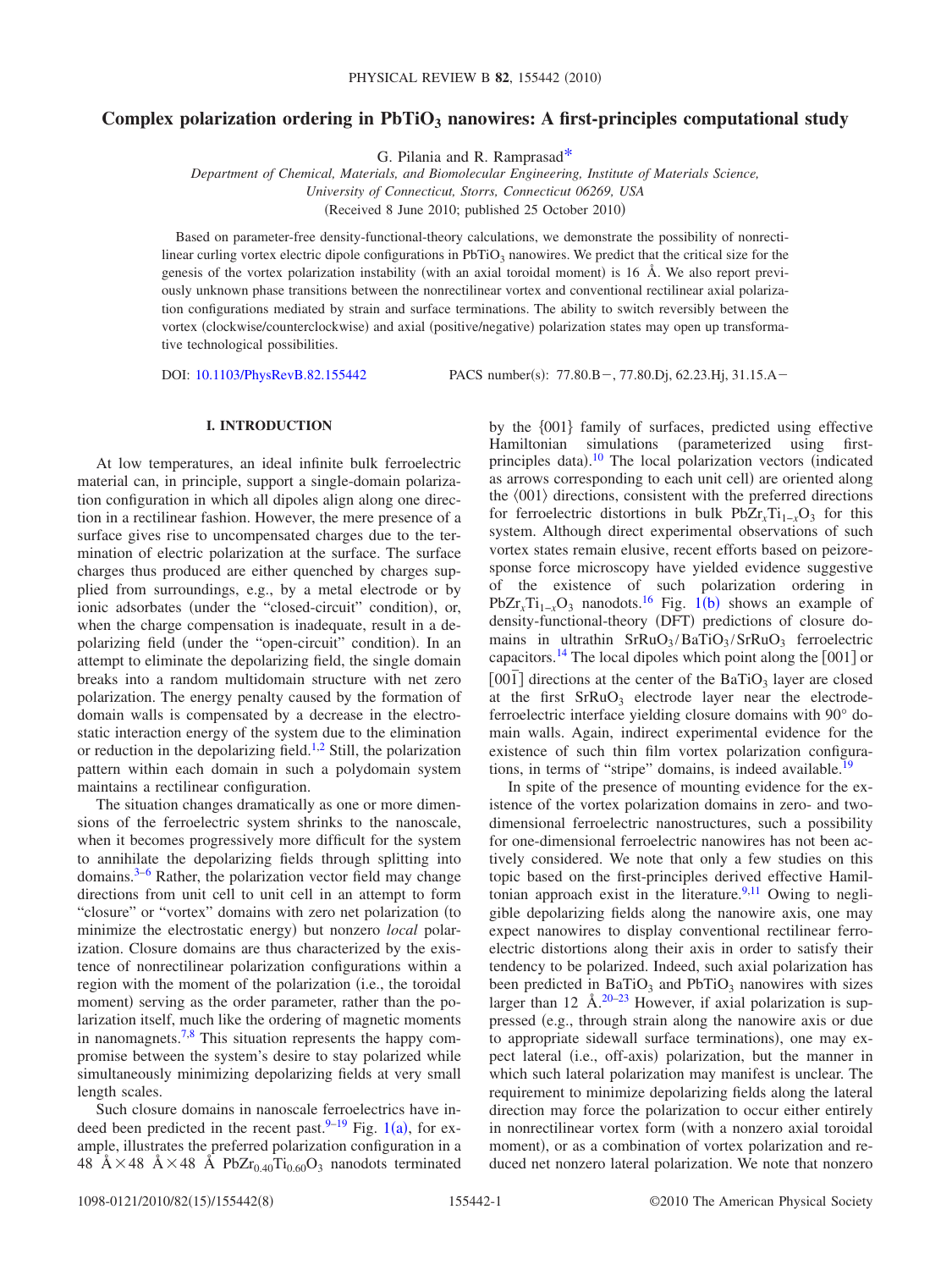<span id="page-1-0"></span>

FIG. 1. (Color online) (a) Schematic view of nonrectilinear vortex polarization configuration in a 48  $A \times 48$   $A \times 48$  A PbZr<sub>0.4</sub>Ti<sub>0.6</sub>O<sub>3</sub> nanodot as predicted by first-principles-based effective Hamiltonian techniques (based on Ref. [10](#page-7-9)). (b) DFT-predicted closure domain structure in ultrathin epitaxial  $SFRuO<sub>3</sub>/BaTiO<sub>3</sub>/SrRuO<sub>3</sub>$  ferroelectric capacitor (as reported in Ref. [14](#page-7-11)). (c) Influence of the axial strain and surface terminations on the favored nonrectilinear vortex and rectilinear axial polarization configurations in PbTiO<sub>3</sub> nanowires, based on the findings of the present work.

lateral (i.e., off-axis) polarization has in fact been observed at room temperature in single-crystal  $BaTiO<sub>3</sub>$  nanowires as small as  $30 \text{ Å}$ .  $24.25$  $24.25$  Although the presence of a vortex polarization state was not probed or ascertained in these prior efforts, recent DFT calculations support the simultaneous presence of nonzero lateral and a weak vortex polarization in  $TiO<sub>2</sub>$ -terminated BaTiO<sub>3</sub> nanowires with a diameter of 16 Å.<sup>20</sup> A "strong" ferroelectric such as PbTiO<sub>3</sub> offers a testing ground to critically probe the manner in which polarization manifests under nanoscale one-dimensional boundary conditions.

In this contribution, we show based on parameter-free DFT computations that unambiguous nonrectilinear polarization configurations are indeed exhibited by ultrathin  $PbTiO<sub>3</sub>$ nanowires oriented along the [001] direction. Axial strain and nanowire sidewall terminations are shown to crucially determine whether the polarization occurs in axial rectilinear or vortex nonrectilinear forms. The interplay between the axial strain and sidewall terminations in determining the preferred polarization state is schematically illustrated in Fig.  $1(c)$  $1(c)$ . In essence, at (or above) a critical size of 16 Å, TiO<sub>2</sub> sidewall terminations favor a vortex polarization state at equilibrium (characterized by a nonzero-axial toroidal moment and zero-axial polarization). However, PbO sidewall terminations favor the expected rectilinear axial polarization at equilibrium characterized by a zero-axial toroidal moment and nonzero-axial polarization). Furthermore, regardless of the sidewall terminations, the vortex and axial polarization configurations are *mutually exclusive*, and are

reversibly switchable from one to the other purely by the application of an axial stress. Below, we describe this discovery in greater detail.

## **II. METHODS AND MODELS**

## **A. Computational details**

Our zero-temperature calculations were performed within the local density approximation of density-functional theor[y26](#page-7-17) as implemented in the Vienna *ab initio* simulation package (VASP). $27$  The electronic wave functions are expanded in plane waves up to a cut-off energy of 500 eV. The pseudopotentials based on the projector augmented wave method<sup>28</sup> explicitly include the O 2*s* and 2*p*, the Ti 3*s*, 3*p*, 3*d*, and 4*s*, and the Pb 5*d*, 6*s*, and 6*p* electrons in the valence states. We use a  $1 \times 1 \times 6$  Monkhorst-Pack sampling of the Brillouin-zone integrations<sup>29</sup> for all nanowires. To obtain a geometry optimized equilibrium structure, atomic positions, and the *c* lattice parameter for each wire were fully relaxed using the conjugate gradient method until all the Hellmann-Feynman forces and the stress component were less than 0.02 V/Å and  $1.0 \times 10^{-2}$  GPa, respectively.

#### **B. Model details**

The initial geometries of the free standing, infinitely long and axially symmetric  $PbTiO<sub>3</sub>$  nanowires with axis along  $[001]$  were constructed by terminating bulk PbTiO<sub>3</sub> along the  $(100)$  and  $(010)$  lateral planes. We represent the nanowire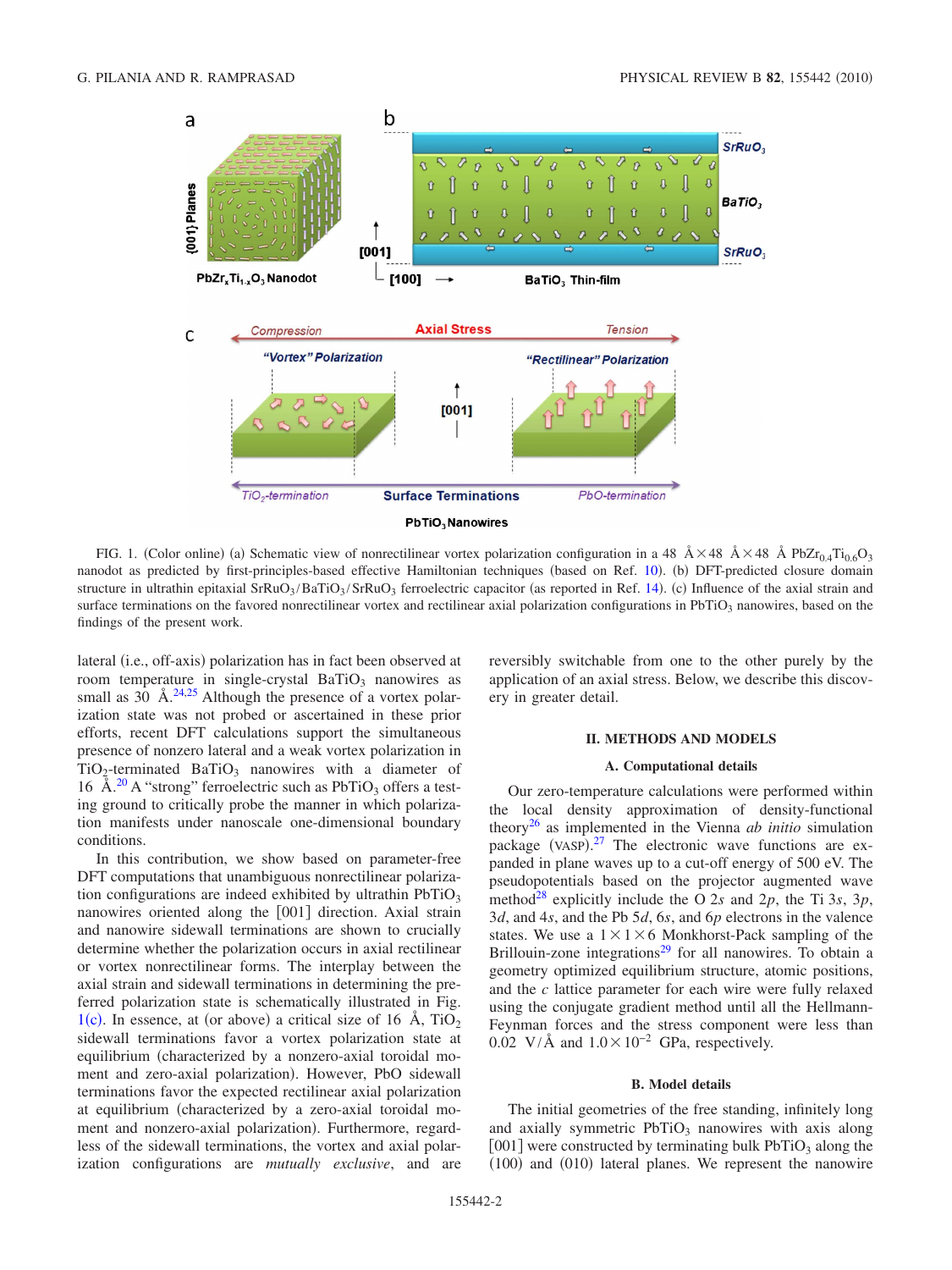<span id="page-2-0"></span>

FIG. 2. (Color online) Schematic illustration showing construction of an infinitely long  $2 \times 2$  nanowire with its axis along *z* direction. Either a Pb-centered (top) or a Ti-centered (bottom) perovskite unit cell can be used to construct the nanowire, which results in TiO<sub>2</sub>- or PbO-terminated lateral sidewalls, respectively. The nanowire with either termination will display alternating layers of PbO and TiO<sub>2</sub> planes along the axial directions.

size by  $n \times n$ , where n is the number of PbTiO<sub>3</sub> unit cells along each of the *x* and *y* axes. Only nanowires with square cross sections and *n* varying from 1–4 were considered. Furthermore, all the sidewalls were assumed to be terminated either by PbO or  $TiO<sub>2</sub>$  planes. We also note that irrespective of the lateral termination all wires have an alternate stacking of PbO and TiO<sub>[2](#page-2-0)</sub> planes along the axial direction. Figure  $2$ illustrates the nanowire construction for the specific case of the  $2 \times 2$  nanowire.

For each nanowire, a reference paraelectric state was first considered. By imposing a mirror symmetry plane normal to the wire axis and passing through a  $TiO<sub>2</sub>$  layer, off center displacements of the Ti atoms were prevented. This axial constraint, combined with fourfold axisymmetric placement of all atoms at their respective bulk positions followed by point-group conserving geometry optimizations of the atomic coordinates, ensured that the final relaxed structure was in a purely paraelectric state. Starting from the relaxed paraelectric structure taken as a reference, we then searched for possible ferroelectric ground states for each nanowire. The mirror symmetry plane was removed by giving each Ti atom a small off-center displacement of  $\sim 0.01$  Å along the axial direction. We also imparted  $1^\circ$  clockwise (anticlockwise) displacements around the central nanowire axis on cations (anions) in the supercell to seed a vortex polarization instability in the system. Atomic positions of all the ions as well as the unit-cell vector along the nanowire axis were optimized.

#### **C. Treatment of local polarization**

Ferroelectric closure domains frequently pose a situation where a system shows no net polarization while still bearing a nonzero polarization locally. The Berry phase method $30,31$  $30,31$ widely used to calculate net polarization does not carry sitespecific, or local, information. Therefore, we use the positions and the bulk Born effective charges in the atoms to define a polarization vector within each unit cell as described below.

We introduce the local polarization per unit cell using the following equation:

$$
\mathbf{p}_{i} = \frac{e}{\Omega_{c}} \sum_{j} w_{ji} \widetilde{Z}_{j}^{*} \mathbf{u}_{ji},
$$
 (1)

where index *i* runs over all the unit cells in the wire cross section and index *j* runs over all the atoms in a given unit cell.  $e$ ,  $\Omega_c$ , and  $\mathbf{u}_{ji}$  denote electron charge, volume of the unit cell, and displacement of *j*th atom in *i*th unit cell in ferroelectric ground state with respect to a reference paraelectric state, respectively.  $\tilde{Z}_j^*$  is the Born effective charge tensor of the cubic bulk PbTiO<sub>3</sub> for *j*th atom and  $w_{ii}$  is a weight factor. Weights are set to  $w_{\text{Pb}} = 1/8$ ,  $w_{\text{Ti}} = 1$ , and  $w_{\text{O}} = 1/2$  for the PbO-terminated nanowires (assuming Ti centered unit cell) and  $w_{\text{Pb}} = 1$ ,  $w_{\text{Ti}} = 1/8$ , and  $w_{\text{O}} = 1/2$  for the TiO<sub>2</sub>-terminated nanowires (assuming Pb centered unit cell). For a given atom, the weight factor is determined by the inverse of the number of unit cells in the bulk that share the atom. In this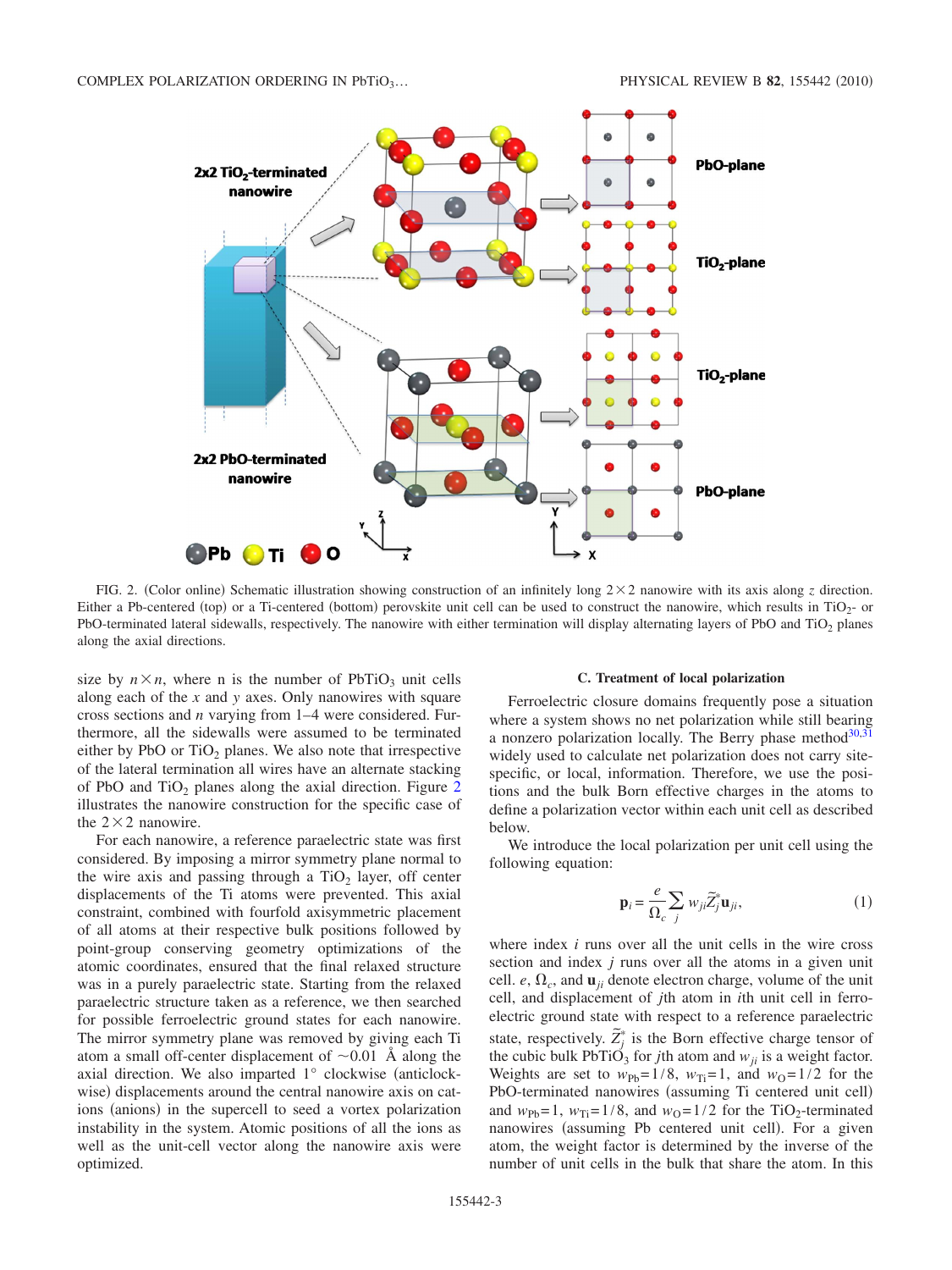study, we have used the theoretical values of the Born effective charge tensors calculated by Zhong *et al.*[32](#page-7-23) As a test of this method, the bulk polarization of the ferroelectric tetragonal phase of PbTiO<sub>3</sub> was computed to be 84.5  $\mu$ C/cm<sup>2</sup>, in good agreement with the value of 82  $\mu$ C/cm<sup>2</sup> obtained using the Berry phase method $33$  and the experimental value of 85  $\mu$ C/cm<sup>2</sup> at room temperature<sup>34</sup> for the same phase. We note that the present approach of using Born effective charges to quantify local dipole moments has also been previously applied to study ferroelectric thin films and nanowires[.13,](#page-7-26)[22](#page-7-27)[,35](#page-7-28)[,36](#page-7-29)

Once the local polarization vectors are determined, one may define a toroidal moment,  $g = \frac{1}{2Nv} \sum_i \mathbf{r}_i \times \mathbf{p}_i$ , as has been done before.<sup>37</sup> Here,  $\mathbf{p}_i$  is the dipole moment at the *i*th unit cell with the position vector  $\mathbf{r}_i$  locating the center of the unit cell and *N* is the total number of unit cells, each with volume  $\nu$ . With these definitions, a given nanowire may, in general, possess a net nonzero polarization and a nonzero toroidal moment.

## **III. RESULTS**

Our simulation results show that, in their stress-free ground state,  $n \times n$  TiO<sub>2</sub>-terminated nanowires for  $n=1-3$ remain paraelectric and do not show any spontaneous polarization (axial or vortex). However, the ground state of the  $4 \times 4$  TiO<sub>2</sub>-terminated nanowire turns out to be a pure vortex state, which is 0.80 eV lower in energy with respect to the axially polarized nonvortex state. The local polarization vector forms a closed loop in the plane normal to the axis showing a zero net polarization along *x*, *y*, and *z* directions, and a nonzero moment of polarization along the axial direction. We thus predict that the critical size for the vortex polarization instability in  $TiO<sub>2</sub>$ -terminated PbTiO<sub>3</sub> nanowire is about 16 Å. Figure [3](#page-4-0) depicts the local dipoles for each unit cell (panel a) and displacements of the Pb, Ti, and the three inequivalent O atoms (panels b through f) with respect to the corresponding positions in the reference paraelectric state. The existence of the vortex state is clearly manifest (note the oppositely directed displacements for the cations and anions).

On the other hand, in their relaxed state, all four  $n \times n$ PbO-terminated  $PbTiO<sub>3</sub>$  nanowires bear a significant axial polarization (listed in Table [I](#page-5-0)), comparable to the bulk spontaneous polarization as predicted in the past, $^{22}$  but zero toroidal moment, despite the fact that intentional atomic displacements were imposed prior to geometry optimization to seed a vortex polarization configuration. The Table [I](#page-5-0) contains the preferred polarization state and the optimal *c* lattice parameter along the axis at equilibrium for all nanowires considered. A clear correlation between the polarization state and  $c$  can be seen. For instance, the  $TiO<sub>2</sub>$ -terminated nanowires display *c* values much smaller than the corresponding bulk value of 4.03 Å and hence axial polarization is entirely suppressed. A lateral critical size of  $16\;$ Å (corresponding to the  $4 \times 4$  TiO<sub>2</sub>-terminated nanowire which still has a small *c* value) appears to be sufficient to allow for the genesis of the vortex state. On the other hand, axial polarization (of about the same magnitude as in bulk) is favored in PbO-terminated

nanowires as their *c* values are similar to the corresponding bulk value (albeit a little smaller). The presence of the axial polarization leaves little reason for the appearance of the vortex polarization state in these nanowires.

To understand the cause of the much reduced *c* lattice parameter (as compared to the bulk) in case of the relaxed  $TiO<sub>2</sub>$ -terminated nanowires one should note that the ferroelectric instability in  $PbTiO<sub>3</sub>$  is strongly related to the covalent nature of the Pb-O bond. In other words, the stronger the covalency of the Pb-O bond the higher is the tetragonality. Based on their DFT calculations, Shimada *et al.*[22](#page-7-27) have recently shown that in the  $PbTiO<sub>3</sub>$  nanowires (irrespective of the surface terminations) a charge transfer takes place from the interior of the wire to the surface upon relaxation to counter the coordinative unsaturations at the surface. In  $TiO<sub>2</sub>$ -terminated wire, this charge transfer from the penultimate PbO layer to the outer  $TiO<sub>2</sub>$  layer decreases the covalency of Pb-O bonds and hence reduces the tetragonality. Furthermore, an increased charge density at the Ti-O bond centers at the surface further contracts the Ti-O bonds and therefore leads to a significantly smaller relaxed *c* lattice parameter as compared to the bulk. On the other hand, the same phenomenon helps the PbO-terminated nanowires to remain tetragonal with their *c* lattice parameter quite close to the bulk value.

To systematically study the effect of strain on axial polarization and toroidal moment, different levels of axial strain on all  $TiO<sub>2</sub>$ - and PbO-terminated nanowires were imposed by constraining the *c* lattice parameter while allowing all other internal degrees of freedom to relax. The application of strains to the smallest three nanowires did not result in a drastic change in the manner of the polarization. For instance, compressive strains maintained the  $1 \times 1$ ,  $2 \times 2$ , and  $3 \times 3$  TiO<sub>2</sub>-terminated nanowires in the paraelectric state and tensile strains resulted in the gradual appearance of an axial polarization. Likewise, tensile, and compressive strains resulted in slight increases and decreases, respectively, in axial polarization in the  $1 \times 1$ ,  $2 \times 2$  and  $3 \times 3$  PbO-terminated nanowires.

However, the  $4 \times 4$  TiO<sub>2</sub>- and PbO-terminated nanowires responded quite differently to strain. The behavior of the 4  $\times$  4 TiO<sub>2</sub>- and 4  $\times$  4 PbO-terminated nanowires as a function of axial strain is captured in Fig. [4.](#page-5-1) It can be seen that in both cases, axial strain of the correct sign and magnitude can cause a phase transition between the pure vortex and pure axial polarization states. For instance, while the  $4 \times 4$  PbOterminated (TiO<sub>2</sub>-terminated) nanowire adopts a rectilinear axial (nonrectilinear vortex) polarization state at equilibrium, an axial compressive (tensile) stress of about  $-3.5\%$  (3%) results in the onset of an abrupt phase transition to a pure vortex (pure axial) polarization state. That the polarization state of a PbO-terminated  $4 \times 4$  nanowire under 3.5% compressive strain is indeed of the vortex type is established by the local dipole moments (panel g) and atomic displacements (panels h-l) shown in Fig.  $3(b)$  $3(b)$ . We also make an interesting observation that the transition between vortex and axial polarization states occurs at exactly the same value for the *c* lattice parameter  $(3.87 \text{ Å})$  along the nanowire axis for the both types of  $PbTiO_3$  nanowires. It thus appears that the  $c$ value determines the nature of polarization state. Since the *c*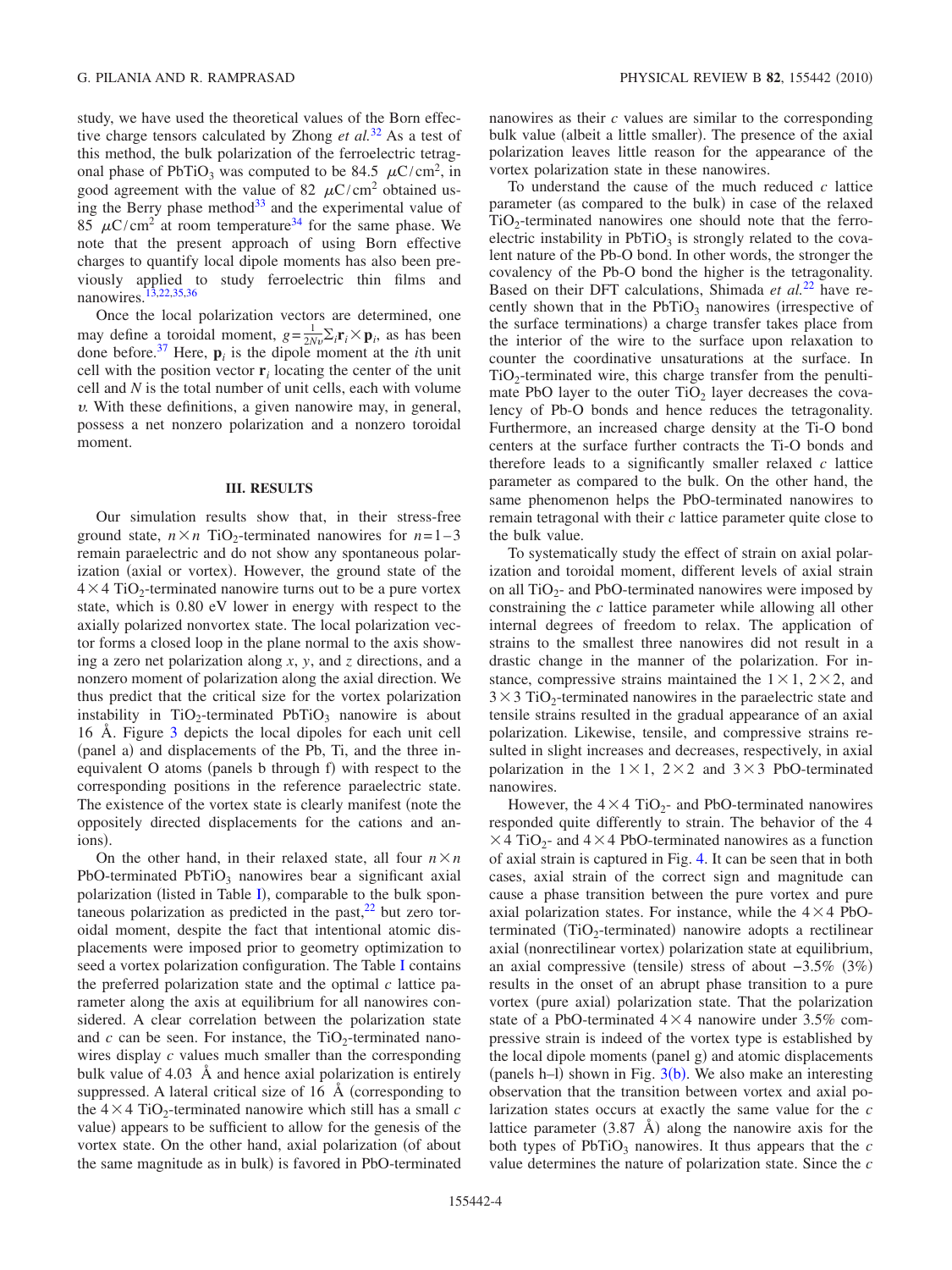<span id="page-4-0"></span>



FIG. 3. (Color online) Unit-cell-decomposed dipole moments (panel a) and in-plane displacements of individual atoms with respect to a paraelectric reference state in PbO (panels b and c) and  $TiO<sub>2</sub>$  (panels d–f) transverse planes for a  $4 \times 4$  TiO<sub>2</sub>-terminated nanowire at zero axial strain. Panels g–l, same as panels a–f, but for a  $4 \times 4$  PbO-terminated nanowire at 3.7% axial compressive strain. Dotted lines represent the boundary of each individual unit cell in the wire cross section.

value for a given nanowire is determined by both intrinsic and extrinsic factors such as strain, sidewall terminations and passivation, these factors can be used to control the polarization state of the system. In order to assess the validity of using the stress-free bulk Born effective charges in the determination of the local dipole moments and the polarization, we have calculated the axial polarization of both the  $4 \times 4$ PbO- and the  $4 \times 4$  TiO<sub>2</sub>-terminated nanowires for a few choices of strains by employing actual Born effective charges (calculated for the corresponding nanowires through

density functional perturbation theory). These results are displayed in Fig. [4,](#page-5-1) and as can be seen, the two approaches yield results within about 10% of each other

We now briefly compare the nature of the ferroelectric instabilities in PbTiO<sub>3</sub> nanowires with those in BaTiO<sub>3</sub> nanowires[.20](#page-7-13) Despite different intrinsic tendencies toward ferroelectricity in the corresponding bulk systems, our *ab initio* studies on BaTiO<sub>3</sub> and PbTiO<sub>3</sub> nanowires predict the same critical size (i.e.,  $4 \times 4$  unit cells in the wire cross section) and termination (i.e., the  $TiO<sub>2</sub>$  termination) for the ap-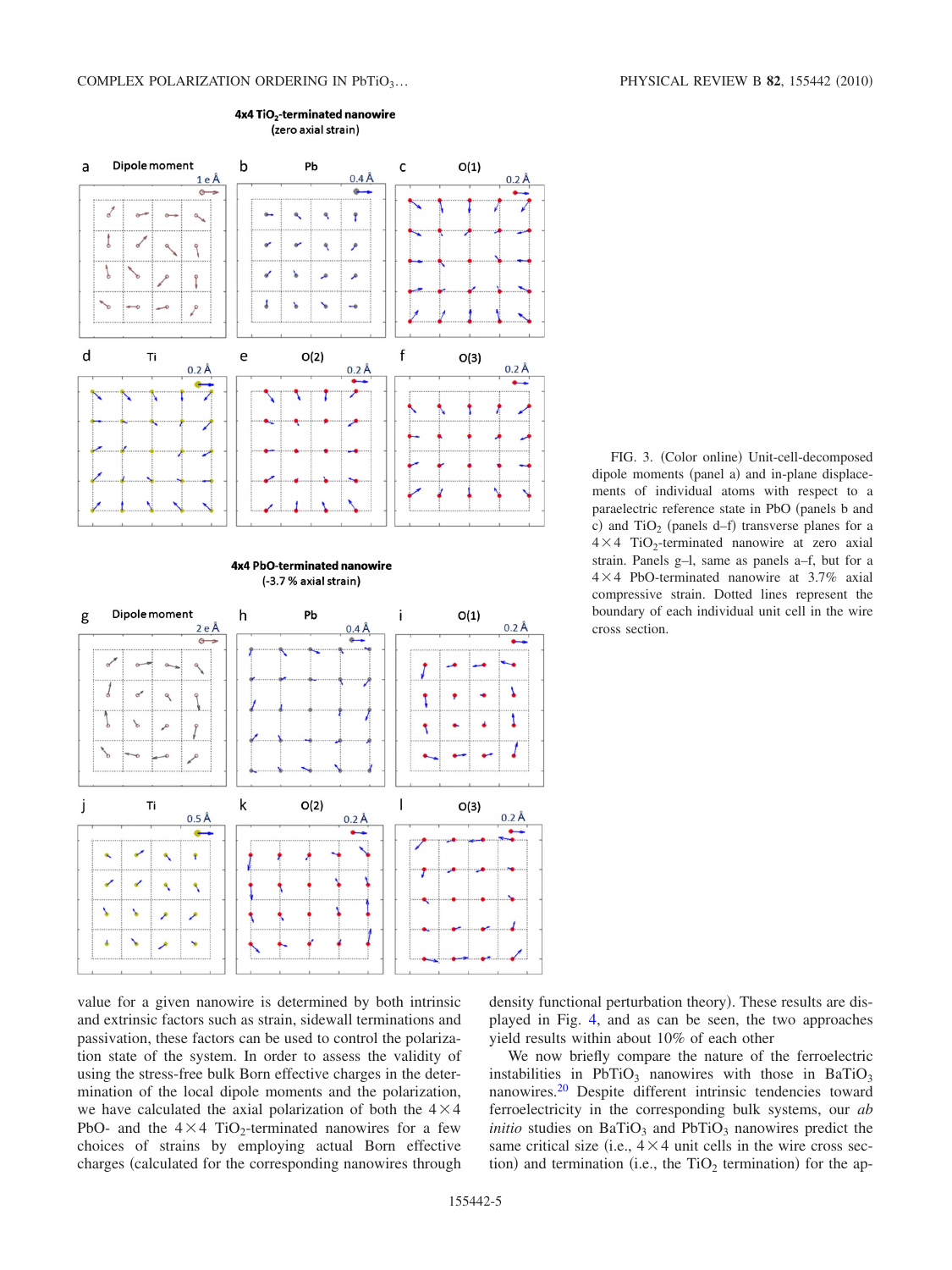<span id="page-5-0"></span>TABLE I. Polarization states and *c* lattice parameters at equilibrium for each of the four PbO- and TiO<sub>2</sub>-terminated nanowires discussed in this work. The bulk results are also provided for comparison. "P" and "F" represent the paraelectric and ferroelectric ground states, respectively. In case of the ferroelectric ground state, the preferred polarization configuration is also indicated in parenthesis for the nanowires. The net axial polarizations for PbO-terminated nanowires are also listed.

|                                                | Nanowire size      |             |              |              |       |
|------------------------------------------------|--------------------|-------------|--------------|--------------|-------|
|                                                | $1 \times 1$       | $2\times2$  | $3 \times 3$ | $4 \times 4$ | Bulk  |
|                                                | $TiO2$ -terminated |             |              |              |       |
| Ground state                                   | P                  | P           | P            | $F$ (vortex) | F     |
| $c(\AA)$                                       | 3.39               | 3.57        | 3.68         | 3.76         | 4.03  |
|                                                | PbO-terminated     |             |              |              |       |
| Ground state                                   | $F$ (axial)        | $F$ (axial) | $F$ (axial)  | $F$ (axial)  | F     |
| Axial polarization ( $\mu$ C/cm <sup>2</sup> ) | 103.05             | 100.34      | 92.93        | 90.53        | 84.50 |
| $c(\AA)$                                       | 3.92               | 3.97        | 3.99         | 4.01         | 4.03  |

pearance of the vortex type instability in these two systems. Still, there are some differences to note as well. First, owing to their strong intrinsic tendency for ferroelectric polarization,  $PbTiO<sub>3</sub>$  nanowires show significantly enhanced vortex type instability compared to  $BaTiO<sub>3</sub>$  nanowires. Second, unlike PbTiO<sub>3</sub> nanowires, BaTiO<sub>3</sub> nanowires (because of the preferred axis of polarization being along [111]) also display a nonzero off-axis component of the polarization. Thus, while the axial and vortex polarization states are mutually exclusive in the case of  $PbTiO<sub>3</sub>$  nanowires, this is not the case in BaTiO<sub>3</sub> nanowires.

In order to further clarify the nature of the "vortex polarization instability," we carried out zone center phonon mode analysis for the  $4 \times 4$  TiO<sub>2</sub>-terminated nanowire with zero

axial strain and the  $4 \times 4$  PbO-terminated wire at  $-3.7\%$  (i.e., compressive) axial strain in their respective reference paraelectric states. Any imaginary frequencies obtained in such analyses should correspond to possible instabilities of the paraelectric system. Imaginary frequencies were indeed found for both cases, with eigenvectors corresponding to a vortex type of distortion of the reference paraelectric state. As the 3*N* mode eigenvectors  $(\phi_i s)$  of an *N*-atom system form a complete and orthonormal set of distortions, any arbitrary distortion of the system can be decomposed as a linear combination of these 3*N* mode eigenvectors. Here, we decompose a vector  $\psi$  representing the displacements of the atoms in the vortex state of polarization with respect to the

<span id="page-5-1"></span>

FIG. 4. (Color online) (a) Toroidal moment [gray (red) triangles, using the left axis] and axial polarization [black (blue) solid squares, using the right axis] as a function of axial strain for the  $4 \times 4$  TiO<sub>2</sub>-terminated nanowire. Black (blue) hollow squares represent values of axial polarization calculated using actual Born effective charges (obtained through density functional perturbation theory) instead of the bulk Born effective charges. In its relaxed state (zero-axial strain) the nanowire bears a significant amount of toroidal moment (0.79  $\times$ 10<sup>-12</sup> C/cm) with negligible axial polarization. Application of axial tensile strain of about 3% leads to a switching from the vortex to the axial-polarized state (shown in inset). (b) Same as (a), but for the  $4 \times 4$  PbO-terminated nanowire. The relaxed state of the nanowire is axially polarized with zero toroidal moment, however a compressive axial strain of about 3.5% leads to a phase transition from the axial to a vortex polarized state. The phase transition in both nanowires occur abruptly at a *c* value of 3.87 Å, as indicated in a and b.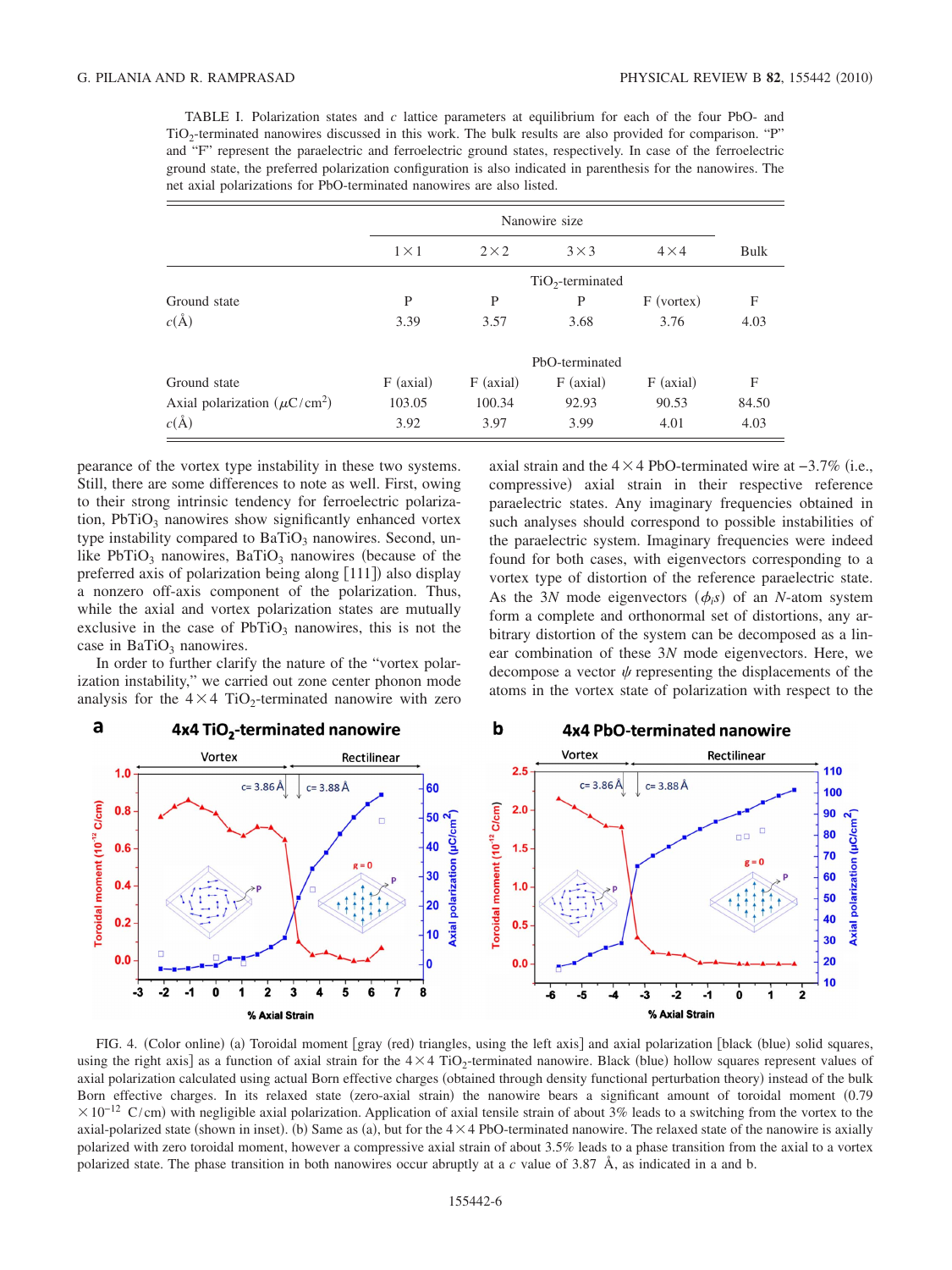<span id="page-6-0"></span>

FIG. 5. (Color online) Plot of coefficients  $|C_i|^2$  against phonon mode frequencies, obtained by zone center phonon mode analysis of the reference paraelectric states, for the relaxed  $4\times4$  TiO<sub>2</sub>-terminated nanowire (left) and the  $4\times4$  PbO-terminated nanowire at 3.7% axial compressive strain (right). Imaginary and real frequencies are plotted in gray (red) and black (blue) on negative and positive *x* axis, respectively.

appropriate reference paraelectric state, in terms of the mode eigenvectors as described below.

We define a displacement vector  $\psi$  as

$$
\psi = \begin{pmatrix} \Delta_x^1 \\ \Delta_y^1 \\ \Delta_z^2 \\ \Delta_x^2 \\ \Delta_y^2 \\ \Delta_z^2 \\ \vdots \end{pmatrix},
$$
 (2)

where  $\Delta_{\alpha}^{\tau}$  is the relative displacement of atom  $\tau$  along Cartesian direction  $\alpha(=x, y, z)$  in the vortex polarization state with respect to the reference paraelectric state. The normalized displacement vector  $\psi_n(=\psi/|\psi|)$  can then be expressed as a linear combination of zone-center phonon mode eigenvectors of the reference paraelectric state, as follows:

$$
\psi_n = \sum_{i=1}^{3N} C_i \phi_i,
$$
\n(3)

where  $C_i$  are scalar coefficients calculated using the orthonormality of  $\phi_i$ s, i.e.,  $C_i = \langle \phi_i | \psi_n \rangle$ . The square of coefficients  $C_i$ s are plotted against vibrational frequencies corresponding to the mode eigenvectors in Fig. [5.](#page-6-0) We note that large contributions to the vortex distortion indeed come from vibrational eigenmodes with imaginary frequencies (plotted in red on the negative frequency axis of Fig.  $5$ ) with the largest contribution corresponding to a vortex distortion of the reference paraelectric state. This instability is analogous to the

soft-mode distortions seen in bulk ferroelectric materials that display spontaneous rectilinear polarization.

## **IV. SUMMARY**

Our parameter-free DFT calculations demonstrate the existence of novel electric dipole polarization ordering, and the possibility of polarization switching, in  $PbTiO<sub>3</sub>$  nanowires. The choice of  $PbTiO<sub>3</sub>$  is motivated by its strong intrinsic tendency for polarization. Rectilinear axial and nonrectilinear vortex polarization ordering occur in these nanowires in a mutually exclusive manner, and switching between these polarization states may be accomplished through axial stress (and perhaps other extrinsic factors not explored here). The vortex polarization instability is characterized by local polarization vectors curling in the plane normal to the nanowire axis with a purely axial first moment of the polarization. We predict that the critical size for the genesis of the vortex state in PbTiO<sub>3</sub> nanowires is 16 Å at zero temperature. At higher temperatures, nanowires with larger diameters may be required to support the vortex polarization state. Control of such exotic polarization states in low-dimensional systems offer transformative technological possibilities. We hope that our computational results will motivate experimental efforts in these directions.

#### **ACKNOWLEDGMENTS**

This material is based upon work supported by the Office of Naval Research. Computational support was provided through a National Science Foundation Teragrid Resource Allocation.